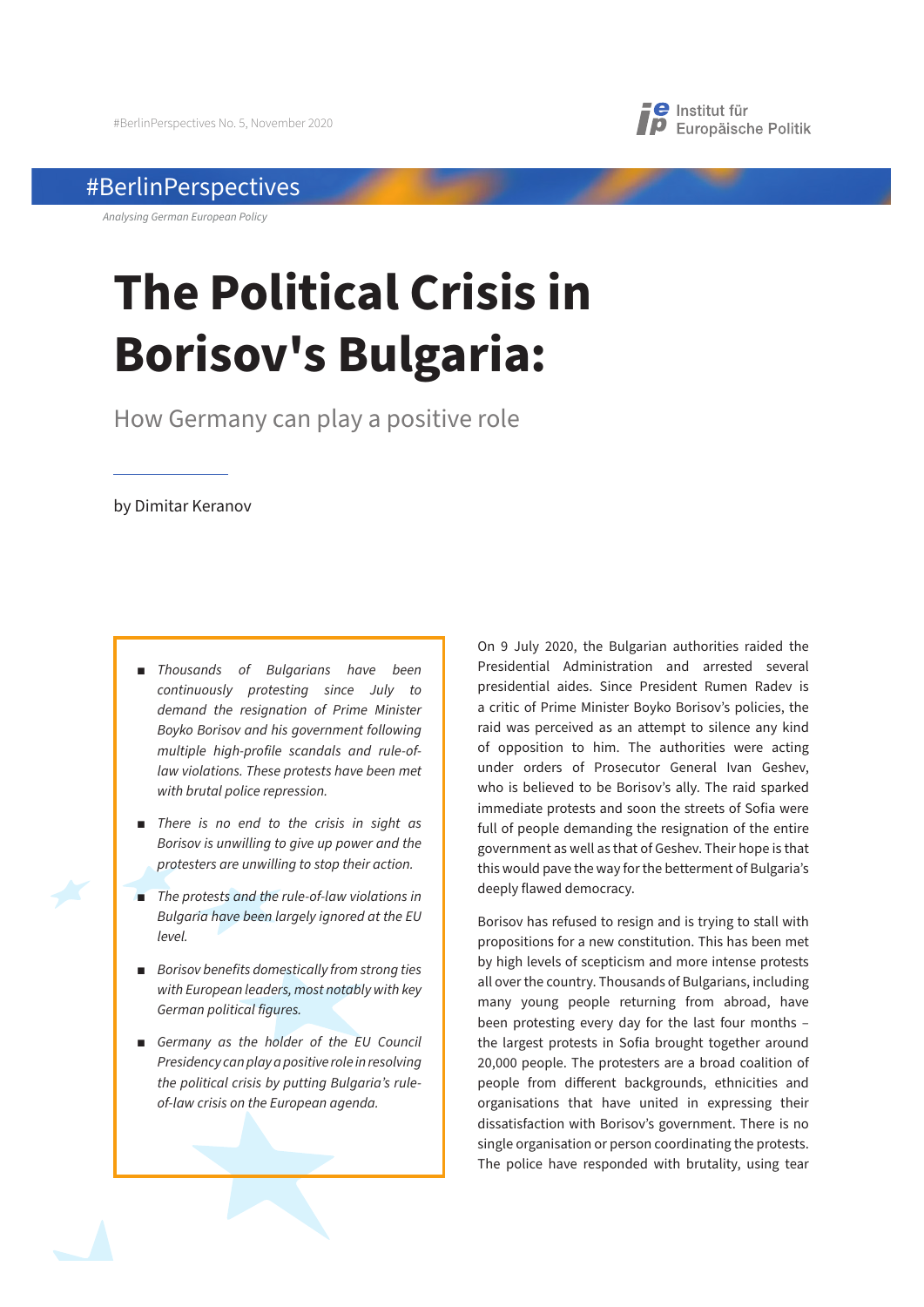gas and pepper spray, dragging people away from the cameras to beat them up. Borisov's hope is to wait out the protests until the scheduled elections in early 2021. Concerns are growing that these will be marred by mass electoral fraud by the incumbent government.

Borisov and his coalition government with the nationalist United Patriots have been involved in numerous scandals.

Borisov started his career as a bodyguard to the communist dictator Todor Zhivkov. He has been in power on and off since 2009, leading the GERB party (Citizens for European Development of Bulgaria), which is member of the European People's Party (EPP). He had to resign twice already as prime minister due to massive protests. Each time he has managed to get re-elected – thanks to a strong anti-socialist and pro-European agenda. He also benefitted from low voter turnout due to chronic dissatisfaction with the country's political class.

Borisov and his coalition government with the nationalist United Patriots have been involved in numerous scandals. Photos of the prime minister sleeping with a gun on his nightstand and by a drawer full of €500 banknotes and gold bars surfaced in June and caused a popular outcry. A leaked video shows the GERB Minister of Agriculture Desislava Taneva saying she knows about fraud in the distribution of EU finances, and asking all involved parties to stay quiet, so that Brussels does not stop the funding. In a similar scandal, it was revealed that government officials have extorted money from businesses in exchange for access to EU funds intended to combat the COVID-19 crisis.

Bulgaria has a long history of widespread corruption and graft. The Corruption Perception Index ranks the country the most corrupt in the EU by far. Freedom of the press is practically non-existent – Reporters Sans Frontières ranks the country 111th out of 180 in this regard. In addition, Bulgaria has the lowest average salary in the EU and 22 per cent of citizens live below

the poverty line.

To make matters worse, Borisov's government has hijacked the judicial system, making the Supreme Court and the Prosecutor General's Office his puppets. Uniquely in the EU, the Prosecutor General's Office is not accountable to any official body. So-called "secret arrests" for 48 hours (24 hours for children) without notification of any kind to relatives have now been made legal.

All this shows that, for all intents and purposes, the rule of law in Bulgaria is seriously threatened.

## **Silence from Brussels and Berlin**

The protests in Bulgaria have so far been largely ignored or have not been taken seriously at the European level. The exception is the resolution of the European Parliament condemning corruption and democratic backsliding in Bulgaria that was passed on 8 October 2020. This happened in the face of strong opposition from the EPP, which tried to protect Borisov's government and GERB. This has further emboldened and validated the prime minister's stance. GERB officials portrayed the resolution as an attempt by socialist forces to discredit the government.

Borisov has used his good relations with key German politicians in order to legitimise himself domestically.

Borisov has relied on steady support from EU and EPP leaders. He has repeatedly reiterated that he maintains strong ties with leading German politicians, which became evident in the current crisis. European Commission President Ursula von der Leyen, who is a member of Germany's Christian Democratic Union (CDU), said during a recent visit to Sofia that Bulgaria was prospering, which was perceived as legitimising the policies of Borisov's government. The chairman of the EPP group in the European Parliament, Manfred Weber,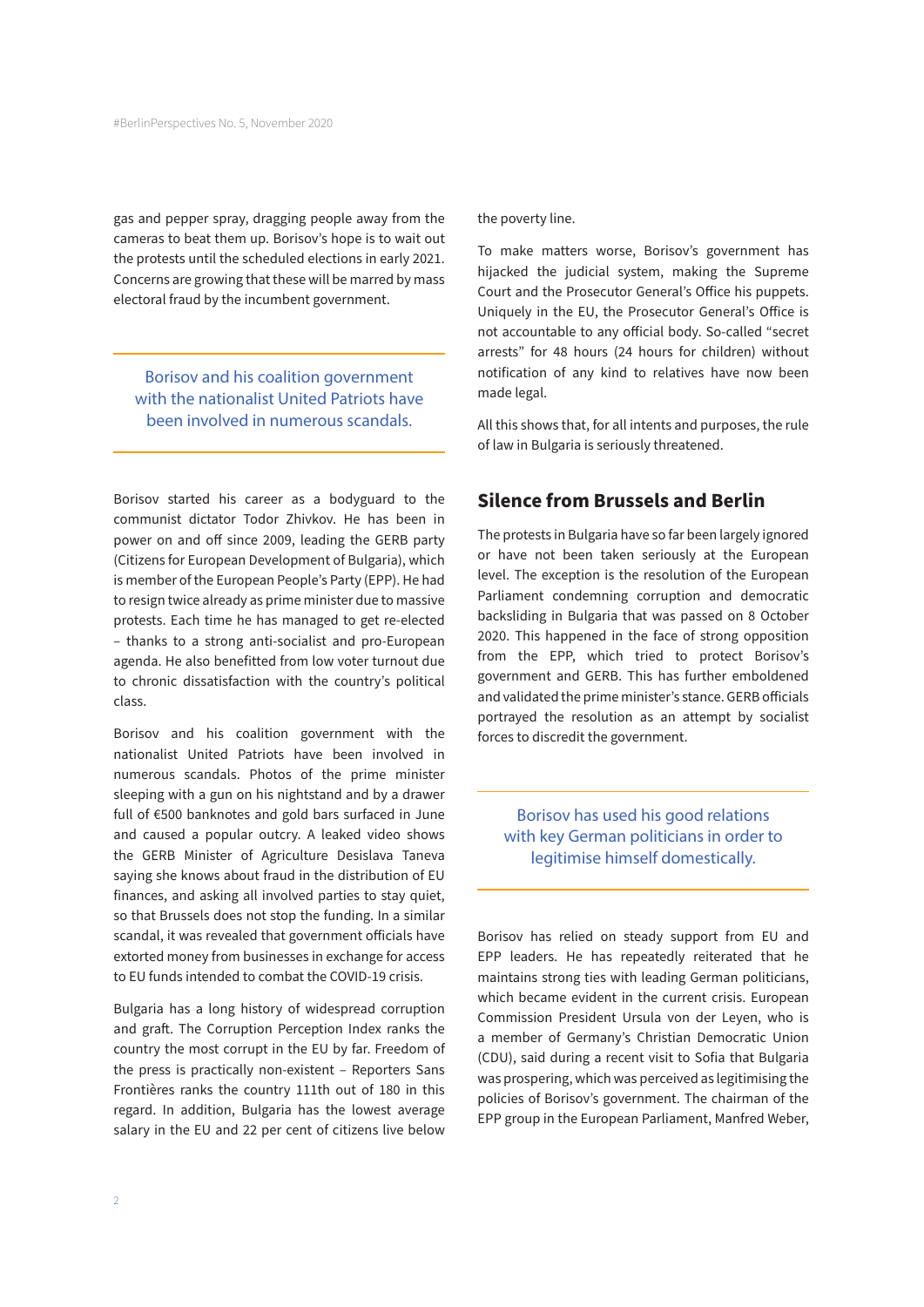who is a member of Germany's Christian Social Union, has stated that Bulgaria's prime minister is a respected member of the European family and that the EPP fully supports him, including in the fight against corruption. In addition, German Chancellor Angela Merkel (CDU) has so far abstained from commenting on the situation.

Borisov has used his good relations with key German politicians in order to legitimise himself domestically. One reason for these good relations is that Borisov has thus far managed not to antagonise Berlin or Brussels, unlike Hungary's Viktor Orbán or the Law and Justice government in Poland. However, now that the missteps of Borisov's government are becoming ever more visible, Germany should re-evaluate its position and consider how it can play a more active role in resolving the political crisis in Bulgaria.

## **Germany should acknowledge Bulgaria's rule-of-law crisis**

As the holder of the EU Council Presidency until the end of the year, Germany is currently in a unique position to put Bulgaria on the agenda and to push for more scrutiny of the state of the rule of law in the country. An important first step for Germany would be to acknowledge that the situation in Bulgaria is a profound challenge for the EU that needs to be continuously and adequately addressed. A second step would be to push for the establishment of a strong new rule-of-law mechanism that would link EU funding to the adherence to democratic principles.

The EU's Article 7 mechanism – which is designed to suspend certain rights of a member state when a breach of core values is judged to have taken place there – has proven ineffective. Reforming the Article 7 procedure or creating an entirely new controlling and sanctioning mechanism has been on the EU's agenda for years. Yet, there remains significant disagreement in the Council to what extent rule of law and funds distribution should be interlinked.

In the context of the negotiations of the Multiannual Financial Framework and the Recovery Fund, Germany proposed a new rule-of-law mechanism that has

been heavily criticised because it would limit the EU's scrutiny to corruption and misuse of funds, and it would not cover wider rule-of-law violations. Berlin should reconsider its soft stance and push for stricter scrutiny and penalties, should grave and continuous infringement of the rule of law be discovered in a member state, as in Bulgaria. This stricter mechanism would be effective in this case because Borisov's government would have to reckon with painful financial consequences in a country that is heavily reliant on EU funds. What is more, if a more comprehensive and strong mechanism is not created, there is a real danger that more governments throughout the EU could follow the same path as the one taken by those in Budapest, Warsaw and Sofia, which would endanger the very cohesion and functioning of the union, and would not be in Germany's interest.

Another important step would be to keep the Mechanism for Cooperation and Verification that was put in place when Bulgaria joined the EU in 2007. At the time, the country was still lagging behind EU standards when it came to fighting corruption and organised crime as well as reforming the judicial system. Germany should push for the continued application of this mechanism at the European level, amidst ongoing talks of it being suspended. In addition, German government officials, such as the ambassador in Sofia, could play a positive role by commenting on the situation, since the opinion of the German government is of great importance in Bulgaria.

As the holder of the EU Council Presidency until the end of the year, Germany is currently in a unique position to put Bulgaria on the agenda.

Chancellor Merkel and the CDU leadership could also play an important role in resolving the crisis. They could use their influence within the EPP to put GERB's membership up for discussion internally, as has been done with Hungary's Fidesz party. Until Borisov feels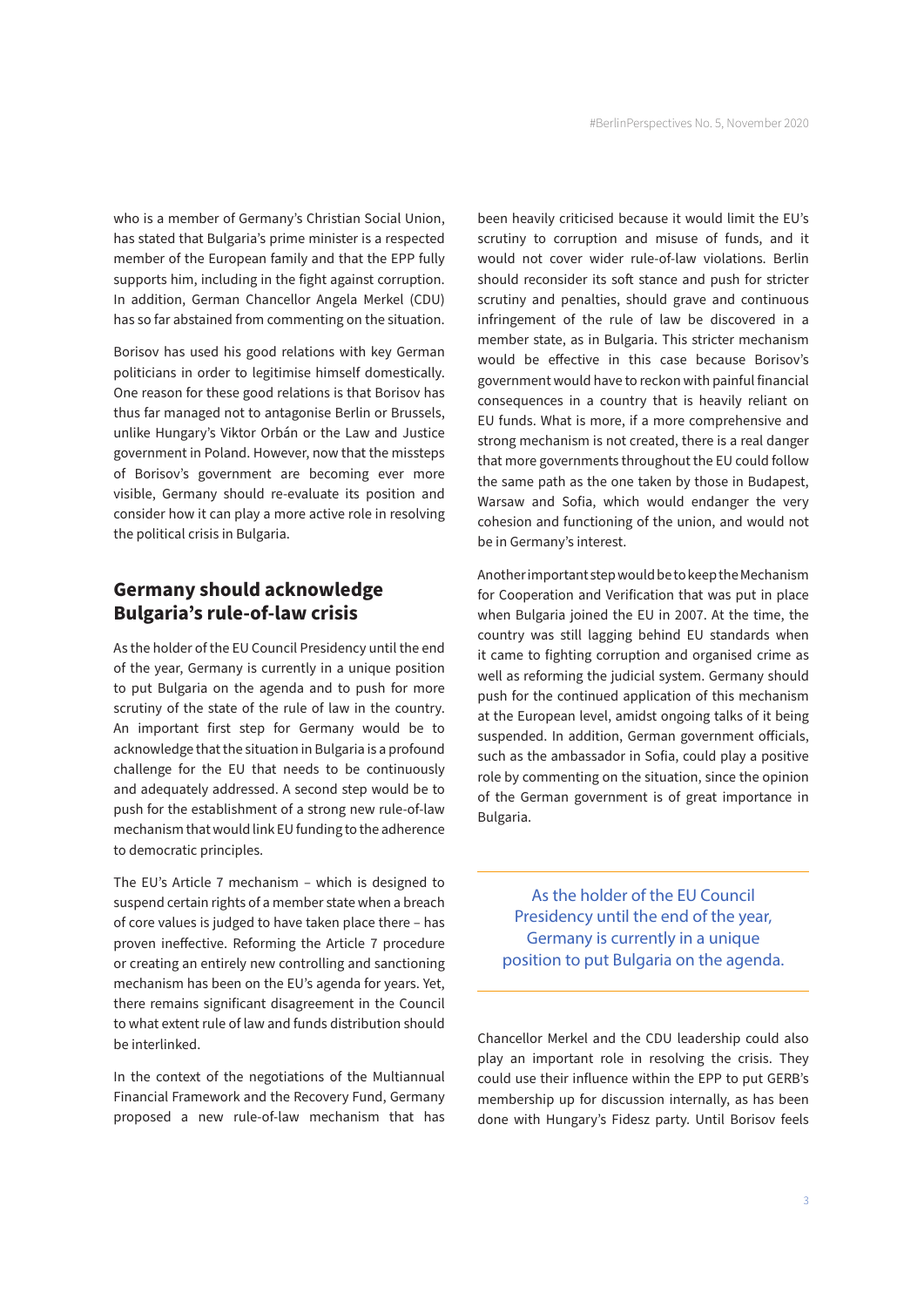any kind of pressure by his political family in Brussels, he will have little incentive to change course.

If Germany and the EU continue to take no adequate action, Bulgarian society might grow even more frustrated and question the union as a whole. There is a considerable risk that many young Bulgarians who have looked up to the EU as a guarantor of democracy, and to Germany as an ideal of democracy to strive for, will become alienated from the European project. Widespread feelings of disappointment, abandonment and disillusion could even reignite nationalist sentiments.

Continued inaction also sends a bad signal to aspiring EU members in the Western Balkans and damages the union's reputation severely. If problems with the rule of law are not addressed properly in a member state like Bulgaria, what are the benefits of joining the EU?